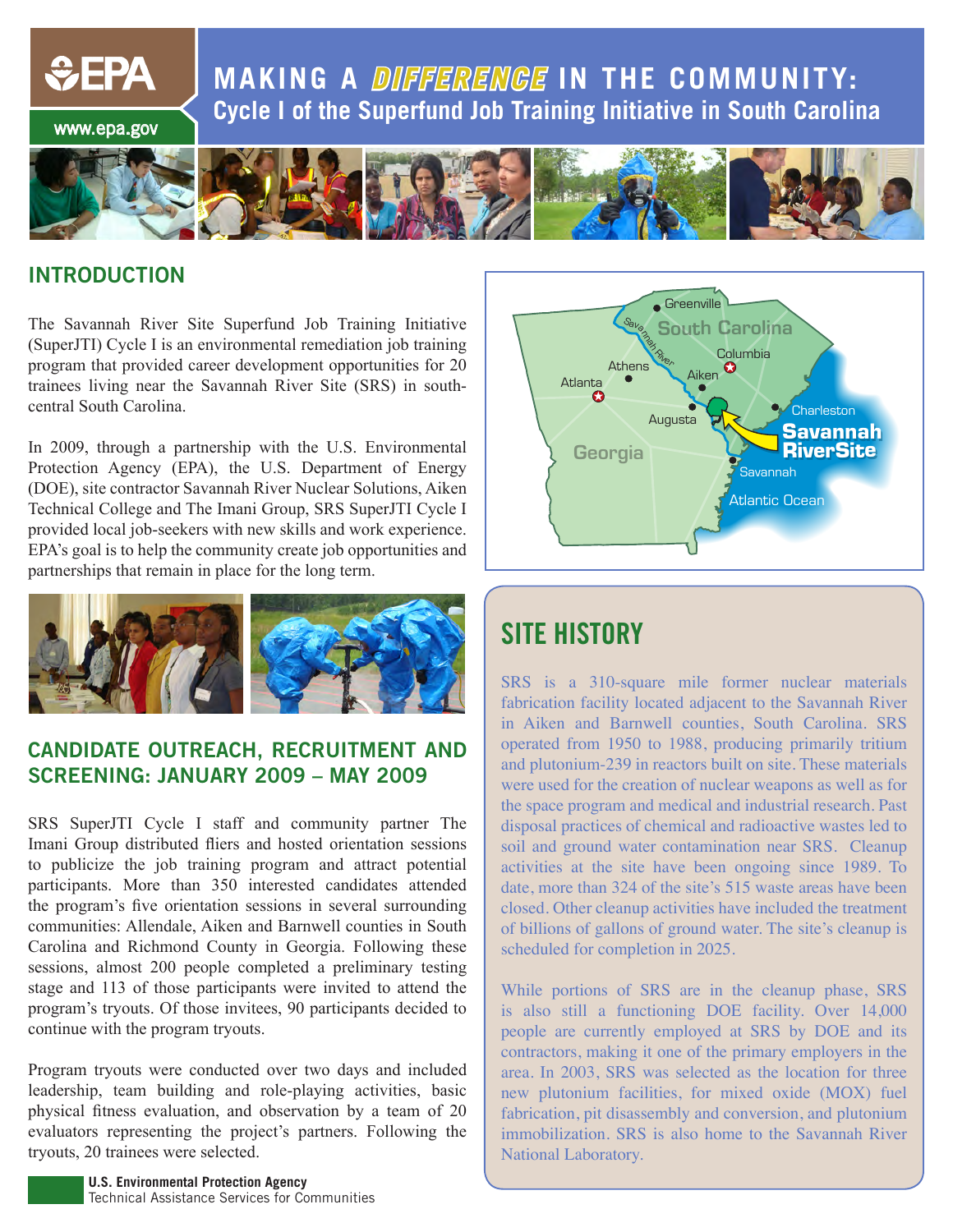

### **TRAINING: JUNE 2009 – JULY 2009**

The SRS SuperJTI Cycle I training consisted of two parts and took place over the course of five weeks.

 $1<sub>0</sub>$ 

ID

UT

 $AZ \qquad \qquad \qquad N$ 

WA

OR

CA

 $\mathbf{g}$ 

ND

SD

TX

MT

WY

CO A

9

NV

- *• Pre-Employment and Lifeskills Training:* Trainees completed two weeks of courses including cultural competency, money management, environmental justice and effective work habits. The training was provided by project staff and community partner The Imani Group.
- *Technical Training:* Trainees completed the 40-hour Hazardous Waste Operations and Emergency Response (HAZWOPER) training as well as CPR and first aid training. They also completed courses in math, computer skills and valving. The training was provided by Aiken Technical College and the Aiken Red Cross.

Upon completion of the program, trainees possess the marketable skills needed to begin a successful career in environmental remediation and become valuable members of the community's workforce.

#### **THE SRS SUPERJTI CYCLE I TRAINEES:**

- *• Include a significant number of women as well as men.* The trainees include seven women and 13 men.
- *Live in geographically diverse areas.* The 20 trainees hail from the two states and five counties surrounding SRS.
- *Include primarily younger trainees.* Fifteen trainees are in their 20s. Five trainees are in their 30s or older.



SRS SuperJTI Cycle I is one of the many SuperJTI job training projects nationwide that are making a difference for underserved citizens living in communities affected by Superfund sites.

LA

6

OK AR

MN

7

KS

5

WI

IL

MS

IN

 $N$ E 7  $\sim$   $N$   $\sim$   $N$   $\sim$   $\sim$   $\sim$   $\sim$   $\sim$ 

AL

MI

4

GA

FL

SC NC WV VA

OH

KY TN

3

PA

2

DC MD

NJ CT

NY

vt. <sup>NH</sup>

1

ME

RI MA



## **JOB PLACEMENT AND FOLLOW-UP: AUGUST 2009 – AUGUST 2010**

After graduation, trainees interviewed with project partner and site contractor Savannah River Nuclear Solutions for available positions. Sixteen graduates were placed into positions as nuclear production operators and material handlers.

SRS SuperJTI Cycle I staff conducted program followup with the graduates and their supervisors for one year following job placement. After one year of follow-up, all 16 graduates are employed, have received raises, and several have been promoted. In April 2010, the graduates met with EPA Administrator Lisa Jackson to discuss the program and working at SRS. All 16 are continuing employment with Savannah River Nuclear Solutions.

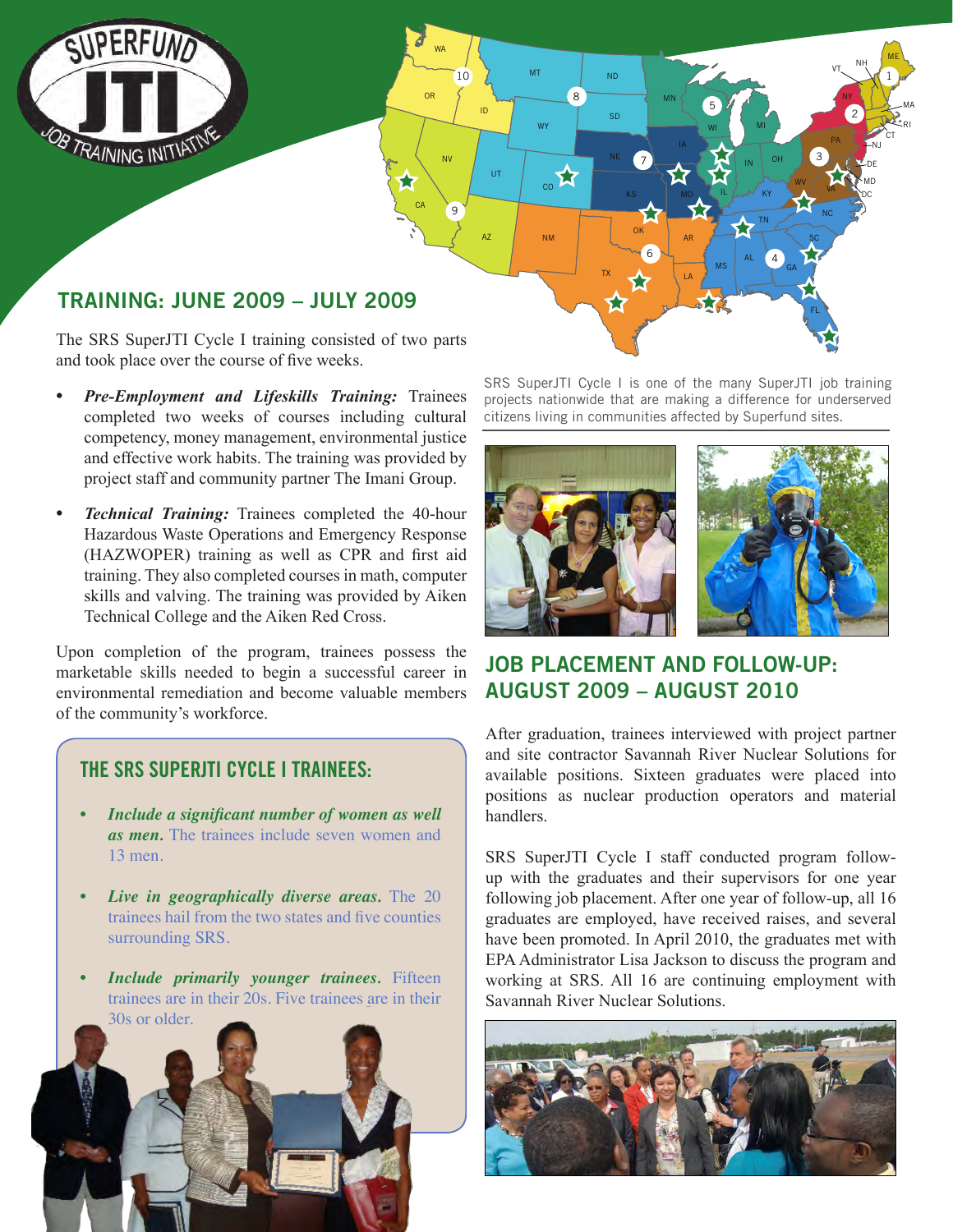# **Lesli<sup>e</sup> <sup>H</sup>artle<sup>y</sup> SRS SUPERJTI CYCLE I COMMUNITY PROFILES: Making a Difference**

Leslie Hartley was ready for a change. The former computer technician and coffee shop barista had been working odd jobs for two years, and was looking for a steady career path. He was in choir rehearsal in Aiken, South Carolina when he heard about SRS SuperJTI from project manager Tiffany Reed. After attending the initial orientation, Leslie found the program's physical fitness, role playing and leadership tryout activities exhilarating. "It was really a freeing experience, especially when you've been out of work and you tend to draw back a bit into a shell," he said. "If you allow yourself to be vulnerable and leave everything in the open, then that's when you've really won." Leslie was chosen as one of the program's 20 trainees.

Once enrolled in SRS SuperJTI, Leslie particularly enjoyed the Hazardous Waste Operations and Emergency Response course taught at Aiken Technical College. "It was fantastic," he said. Now employed with Savannah River Nuclear Solutions as an Operator at SRS, the program's training has proved essential. In order to qualify as a K-Area Building Operator at SRS, Leslie trained for over 300 hours. But he isn't complaining. Looking back on SRS SuperJTI, Leslie said, "It has really been an amazing program. It has changed my life completely."

After hearing about SRS SuperJTI from her mother-in-law, Jessica McCain attended an orientation session and was impressed by the program. This certified phlebotomist had been unemployed for two years. Jessica knew that if she was accepted into the program, there was a possibility for a career at SRS, one of the most prestigious employers in the area. After continuing with the program's rigorous threephase recruitment process, Jessica was selected as one of the program's trainees.

According to Jessica, SRS SuperJTI's two-week Lifeskills training changed her entire outlook. "It made me do a whole 180 with my life," she said. "Without it, I don't know if I would have been able to make the transition between being a person without a job to someone with a career." The training's application also extended beyond Jessica's professional life: "I became a better mother, a better family person. I don't know where I would be without it." After graduating from the program, Jessica was hired as a Production Trainee by Savannah River Nuclear Solutions. Jessica said that her favorite parts of employment at SRS are the work atmosphere and excellent benefits. "Being around the professionals at SRS, you learn something every day. It's very informative," she said. Jessica has high hopes for her future at SRS and plans to work there indefinitely.

**Alb e <sup>r</sup><sup>t</sup>**

**"Buddy" <sup>B</sup>roomfel<sup>d</sup>**

Buddy Broomfield, then a student at Denmark Technical College in Barnwell, South Carolina, learned about SRS SuperJTI's orientation sessions from his father. He decided to attend, passed the required testing, and continued to the program tryouts. Buddy found taking part in tryouts activities to be a lesson in teamwork. "The process was pretty interesting, because you're working with total strangers, and with each activity, you have to come together as one team," he reflected. Following two days of tryouts, Buddy was selected as a trainee.

**<sup>J</sup>essic<sup>a</sup> <sup>M</sup><sup>c</sup>Ca<sup>i</sup>**

**n**

A former mechanic and car detailer, Buddy found the technical training to be the most beneficial part of the program. He especially enjoyed the Hazardous Waste Operations and Emergency Response course because it provided him with new skills and fostered group collaboration. Buddy successfully completed the program in July 2009, and is now employed as a Warehouse Material Handler for Savannah River Nuclear Solutions at SRS. Buddy appreciates that his job includes both computer and warehouse work. He also likes that the company's Human Resources Department is there to assist with his professional growth. "You actually have people there who will support you as you work in different positions," he said. Above all, Buddy is grateful for the chance to prove himself: "I can't say thank you enough for the opportunity."